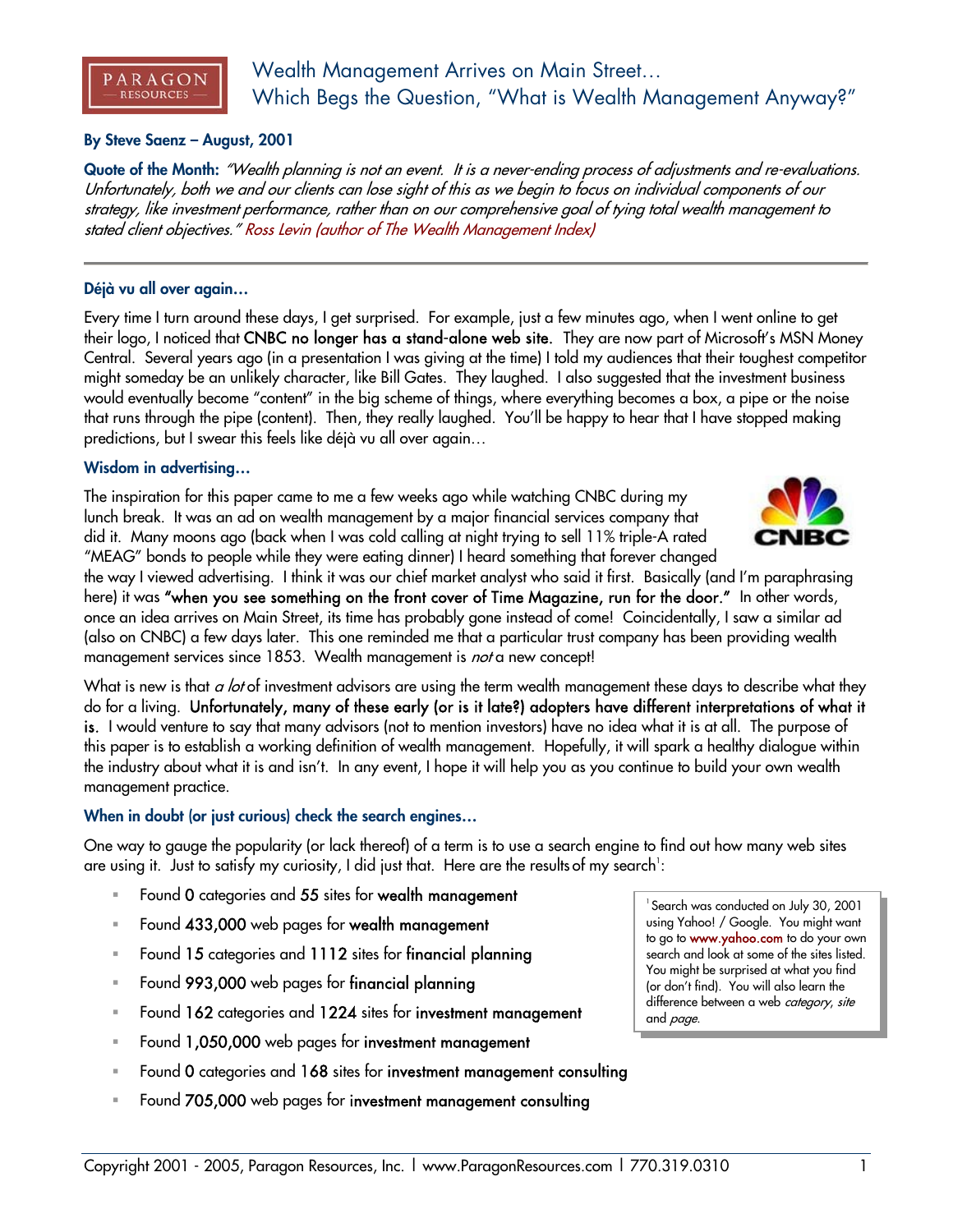### **Only the strong survive…**

Most advisors today are in the process of evolving toward some form of wealth management consulting. Helping advisors evolve has been the primary focus of my coaching and consulting practice for several years now. This "evolution" and especially the implications it has on practice structure $^2$  is relevant to this discussion. This diagram



provides some context we can use to evaluate where wealth management fits in with the other terms advisors use to describe what they do.

# **Points to consider…**

- People use these terms very loosely and interchangeably. The term "financial consultant," for example, is used by many organizations today. Ask ten people (inside or outside the financial services industry) what a financial consultant does and you will get *at least* ten different answers!
- This, in turn, poses a significant marketing challenge for investment professionals everywhere. The typical investor has no idea what distinguishes a financial consultant from a financial planner. They don't have a clue that a financial advisor at one firm may be vastly different from a financial advisor at another firm. What kind of dispersion do you think you would find (in the quality of advice and service) if you interviewed 100 different advisors, even if they all worked for the same firm?
- " The proper *structure* for your business depends on the model you are trying to build<sup>2</sup>. It also depends (to a large extent) on the number of client relationships you are trying to manage.
- The resources required (people, time, knowledge, skills, technology, etc.) to run a process-driven, advice business *effectively* are far greater than a transaction-driven, idea business.
- Most advisors have been evolving (adapting) along this "food chain" for years. The problem is they have **been trying to do it with old (outdated)** *structures***.** As your business evolves, your structure must change in order to support the demands of the new, more complex business models.
- Most organizations today are asking their advisors to evolve up the food chain, but are not providing them with the necessary tools or infrastructure to build the more complex business models. This is not an indictment of the industry. It is simply a by-product of trying to manage a major firm (with a lot of moving parts) in a fast-changing, increasingly commoditized world!
- Commoditization is moving up the food chain. In order to thrive, you will have to stay one step ahead of your competition!

 $2<sup>2</sup>$  Structure refers to things like the number of clients you have, what you do for your clients, size and make-up of your team, and strategic partnerships you establish with internal and external advisors.

# **Let's have some definitions…**

At the risk of raising some eyebrows, I will try to define the various terms used in my *Evolution of the Investment Advisor* Business Model. Please keep in mind that the criteria and comments below are based on one man's opinion. As stated above, I hope this paper will spark a healthy dialogue within our industry. The ideal outcome would be that, as an industry, we figure out a way to standardize the various definitions we use every day to describe what advisors do for a living (if for no other reason than to help our clients and prospective clients make some sense of it all).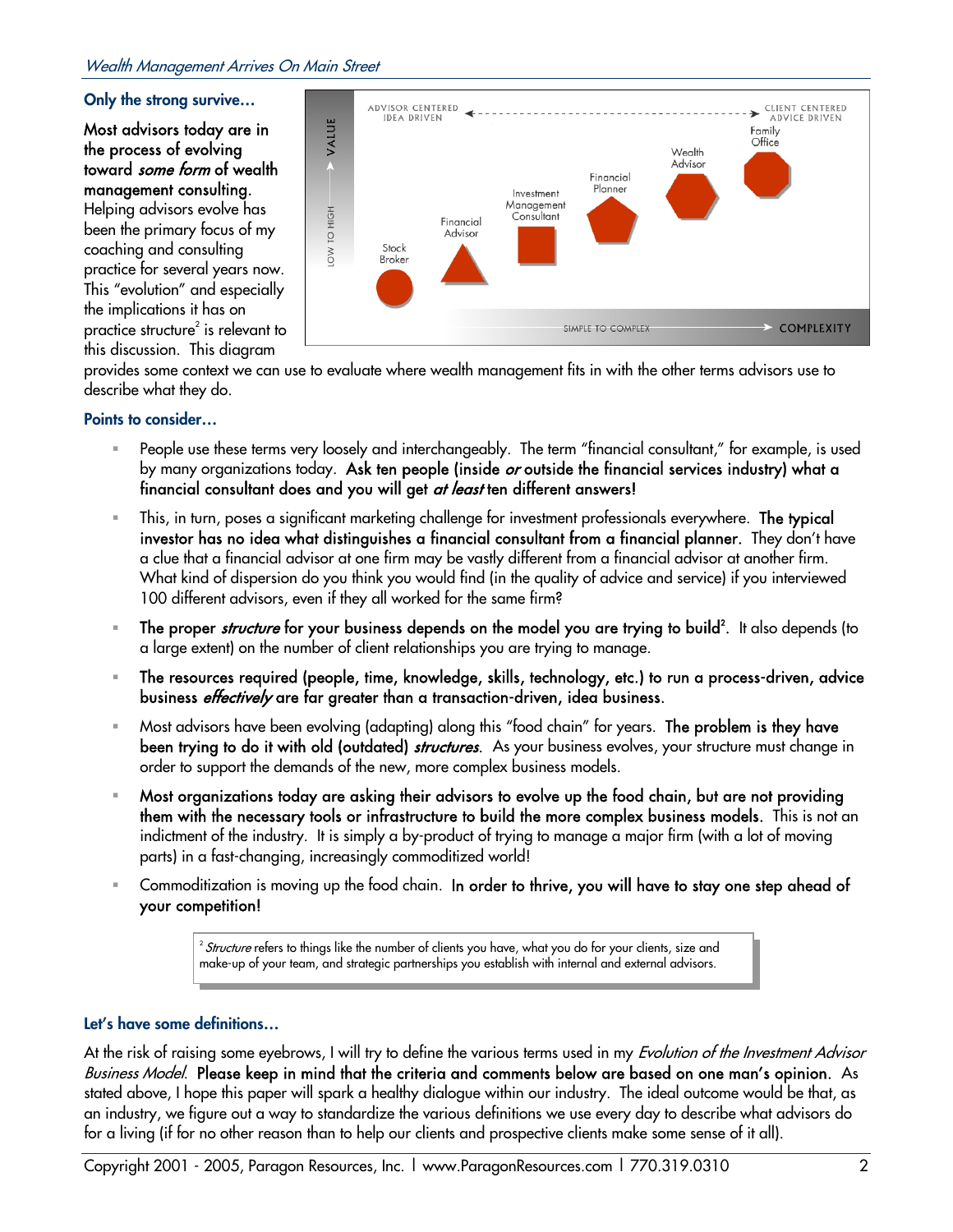| <b>Business Model or</b><br><b>Target Client Size<sup>3</sup></b> | Brief description <sup>4</sup> of<br>what they do for a living                                                                                                                                                                                                                                        | <b>Additional Comments</b>                                                                                                                                                                                                                                                                                                                                                                                                   |  |
|-------------------------------------------------------------------|-------------------------------------------------------------------------------------------------------------------------------------------------------------------------------------------------------------------------------------------------------------------------------------------------------|------------------------------------------------------------------------------------------------------------------------------------------------------------------------------------------------------------------------------------------------------------------------------------------------------------------------------------------------------------------------------------------------------------------------------|--|
| Stockbroker or<br><b>Bond broker</b><br>$$10M to $1MM+$           | Position build; find something you believe<br>in; sell it to as many people as possible.<br>" Drop tickets; you're only as good as your<br>last idea; how am I going to make my<br>month <i>this</i> month???<br>• Often have customers instead of clients and<br>are usually one of several brokers. | " Good ones know more about picking stocks than most analysts; they<br>have a real feel for the markets; this is a rapidly dying breed, but<br>they are worth their weight in gold!<br>Unfortunately, most are lousy at picking stocks and have a reputation<br>for being obnoxious salespeople.<br>Rarely work with the client's serious money. "Throw me a bone<br>mentality" is a self-fulfilling prophecy!               |  |
| <b>Financial Advisor</b><br>or Consultant<br>\$10M to \$1MM+      | <b>Job description varies from unadulterated</b><br>product pusher to someone who acts as a<br>true consultant.<br>" The good ones help their clients develop<br>long-term plans and strategies to achieve<br>their unique goals and objectives.                                                      | " The original catch-all job title. It's so generic it's confusing. Maybe<br>that's why it's so widely used in the F/S industry. It's safe!<br>" My former firm went with the term "Financial Consultant" in 1985<br>(replacing "Account Executive") shortly after I got in the business.<br>" Two years later, I had my insurance and real estate licenses and was<br>sitting in focus groups in NYC on financial planning. |  |
| <b>RIA or Money Mgr</b>                                           | " Manage portfolios for a fee; may use<br>individual securities, funds or combo.                                                                                                                                                                                                                      | In recent years, many financial planners have become RIAs in an<br>effort to cash in on the lucrative "asset management" business.                                                                                                                                                                                                                                                                                           |  |
| \$100M to \$100MM+                                                | Larger firms do their own research; smaller<br>ones usually buy it or wing it.                                                                                                                                                                                                                        | This has created two distinct "species" of money managers - the pros<br>and the amateurs (institutional vs. retail).                                                                                                                                                                                                                                                                                                         |  |
| <b>Investment Mgmt</b><br><b>Consultant</b>                       | Use the investment management consulting<br>process: investment policy, asset allocation,<br>manager search, and performance<br>measurement.                                                                                                                                                          | In recent years, many financial advisors/consultants have adopted<br>this model due to the advent of "wrap programs."<br>" This has created two distinct "species" of consultants - the ones who<br>know what they're doing (i.e., act as true consultants to their clients)                                                                                                                                                 |  |
| \$100M to \$100MM+                                                | <b>Emphasize modern portfolio theory to</b><br>construct "efficient" portfolios.                                                                                                                                                                                                                      | and the ones who basically act as marketing reps for a few of their<br>favorite money managers (many more of the latter).                                                                                                                                                                                                                                                                                                    |  |
| <b>Financial Planner</b>                                          | Use a planning process to develop a<br>roadmap for client's financial needs<br>including: budget, college, debt, estate,<br>insurance, investments, retirement.                                                                                                                                       | " The original planner was fee-based and "product neutral."<br>Technology has lowered the price (per pound) of financial plans,<br>resulting in a shift (stampede) toward "asset management."                                                                                                                                                                                                                                |  |
| $$25M to $5MM+$                                                   | Primary goal is to create wealth.                                                                                                                                                                                                                                                                     | " Ironically, financial consultants are moving toward the financial<br>planning model. The plot thickens and the waters get muddier!                                                                                                                                                                                                                                                                                         |  |
| <b>Wealth Management</b><br>Consultant                            | Address all areas that affect an individual's<br>(or family's) wealth, including asset<br>accumulation, protection, preservation,<br>distribution and debt mgmt.                                                                                                                                      | Replace dollar-cost averaging with cashless stock option financing<br>and you basically have the difference between financial planning<br>and wealth management consulting (sort of).<br>Problems are generally more complex than those addressed by                                                                                                                                                                         |  |
| \$5MM to \$100MM+                                                 | Primary goal shifts to "create and protect,"<br>with an emphasis on protect.<br>■ Tends to works more closely with internal or<br>external advisors than other models.                                                                                                                                | investment management consultants and financial planners<br>Some call it a "holistic" approach to working with clients; terms like<br>ш<br>"life planning" and "values-based planning" often creep into the<br>conversation.                                                                                                                                                                                                 |  |
| <b>Family Office</b>                                              | Provide all wealth management services<br>plus may offer "concierge" type services<br>such as record keeping, travel planning,<br>domestic care, etc.                                                                                                                                                 | If you replace stock collars with dog collars (i.e., you take care of the<br>pets while the client is on vacation) you basically have the difference<br>between a wealth management consultancy and a family office (just<br>kidding).                                                                                                                                                                                       |  |
| $$100MM$ to $$1B+$                                                | Primary goals shift to protecting assets and<br>щ<br>creating a legacy; issues like family<br>stewardship and governance are often<br>addressed.                                                                                                                                                      | " Family members' assets are usually transferred into a separate and<br>private entity (the family office), which is managed by one or more<br>individuals. These include accountants, attorneys, chief financial<br>officers, investment management consultants, etc.                                                                                                                                                       |  |

<sup>3</sup> *Target Client Size* figures are intended to be general guidelines only (actual results may vary) <sup>4</sup> *Brief Descriptions* are just that. Please see *Resources* at the end of this paper for more information.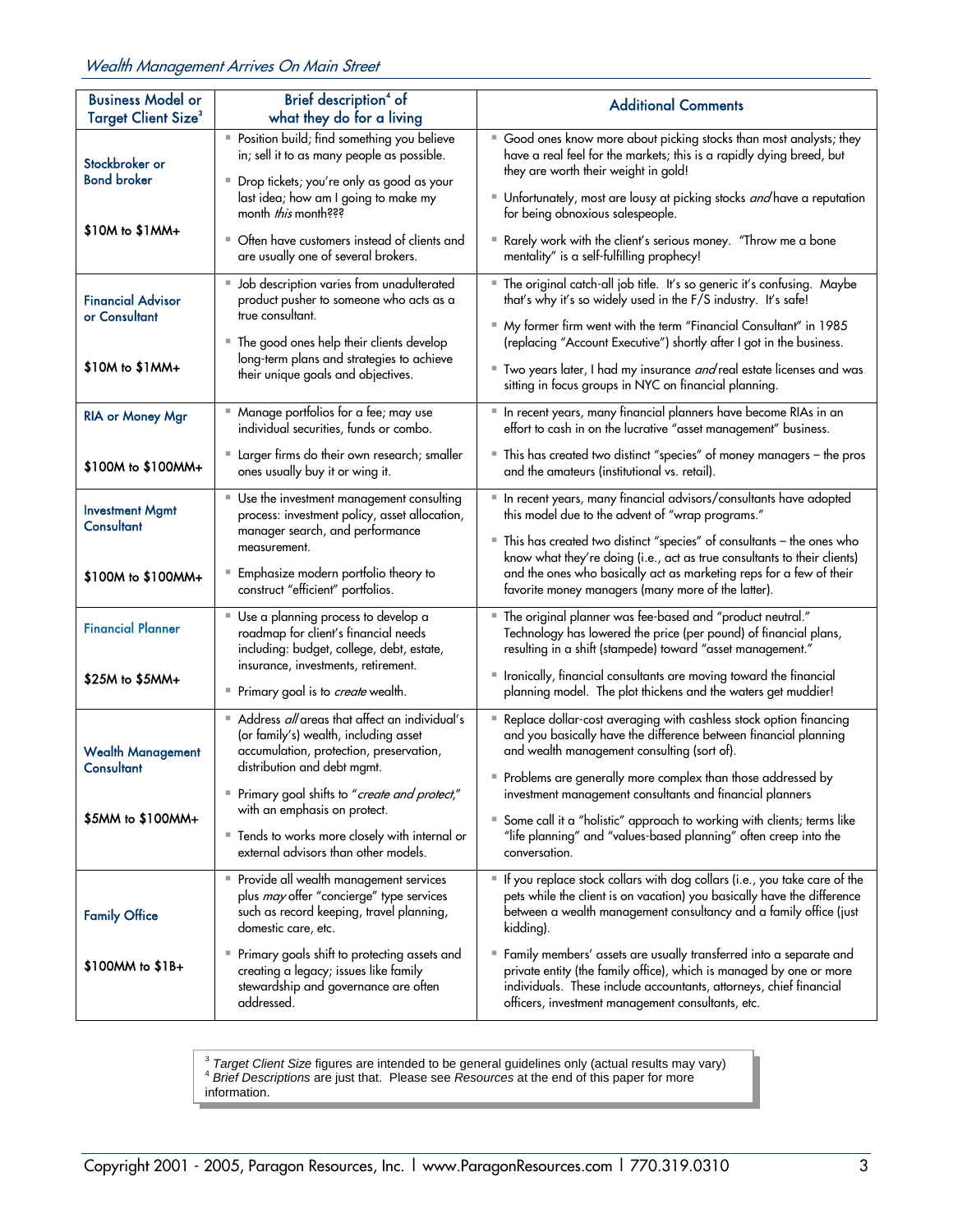# **A practical solution to an age-old problem…**

Now that we have a working definition of wealth management, let's put some flesh on the bones. The system described below comes from a terrific book called *The Wealth Management Index* by Ross Levin<sup>s</sup>. I had the pleasure of hearing Ross speak at an IAFP (now FPA) conference in 1997, shortly after he published his book. As Ross described his "index" and how he used it with his clients, I realized that he and his team had come up with a practical solution to an age-old problem. You know, that nasty habit investors (and their advisors) have of getting preoccupied with short-term portfolio performance. Since then, I have shared the "index" with many advisors throughout North America. Given that wealth management has finally arrived on Main Street, I thought it was only fitting to describe it once again, this time in more detail.

#### **A familiar concept and then some…**

In many ways, the Wealth Management Index™ (WMI) works like other indexes you may be familiar with. It is a benchmark you will use to measure the progress you and your clients are making toward their stated goals. It is also like a **report card** in the sense that it allows you to measure how effective you *and your clients* have been when it comes to managing their wealth each year. That's not a typo, part of the responsibility for managing wealth falls squarely on the shoulders of your clients. Much of it, of course, remains on your shoulders. Finally, the WMI is a veritable blueprint for building a wealth management practice. This is the main reason I am describing it here in such detail. Hopefully, you will be able to take Ross' model and adapt it to your business or organization.

One nice thing about the WMI is that it makes sense and it's easy to explain. Your client will "get it." The best thing about the WMI is that it empowers you to do a better job for your clients. In other words, it enables you to give better advice. If you're in the advice business, that's a good thing! This happens because it keeps you and your clients focused on *all* of the factors that affect their wealth. More importantly, it shifts the focus *away* from that elusive and ever-frustrating performance game!

# **The building blocks…**

The WMI has five major *categories*. Each has its own weighing in the index as shown on the chart to the right. Each component contains several *sub-categories*, which are



listed on the next page. The sub-categories are actually a series of questions you and your clients will answer each year to evaluate the clients' wealth management plans. This is where the real value of the WMI lies. These questions, and the way they are laid out, impose a healthy "discipline" on the relationship you have with your clients. They help everyone involved stay focused on the *big picture* (i.e., all the factors that affect the clients' wealth).

In effect, the WMI allows you to *pre-sell* your client on a process that will shift the focus from things you can't control (like portfolio performance) to things you *can* control – like ensuring that the client's assets and income are adequately protected, making sure the client's debt is being managed efficiently and doing everything you can/should be doing to minimize the effects of income and estate taxes. These are the things that *really matter* when it comes to creating and protecting wealth. In short, the WMI *empowers* you to help your clients understand that they cannot do this without you!

> <sup>5</sup> In his book, Ross goes into more detail on how the WMI works. He also shares his tools in their entirety including spreadsheets, client work plans, etc.

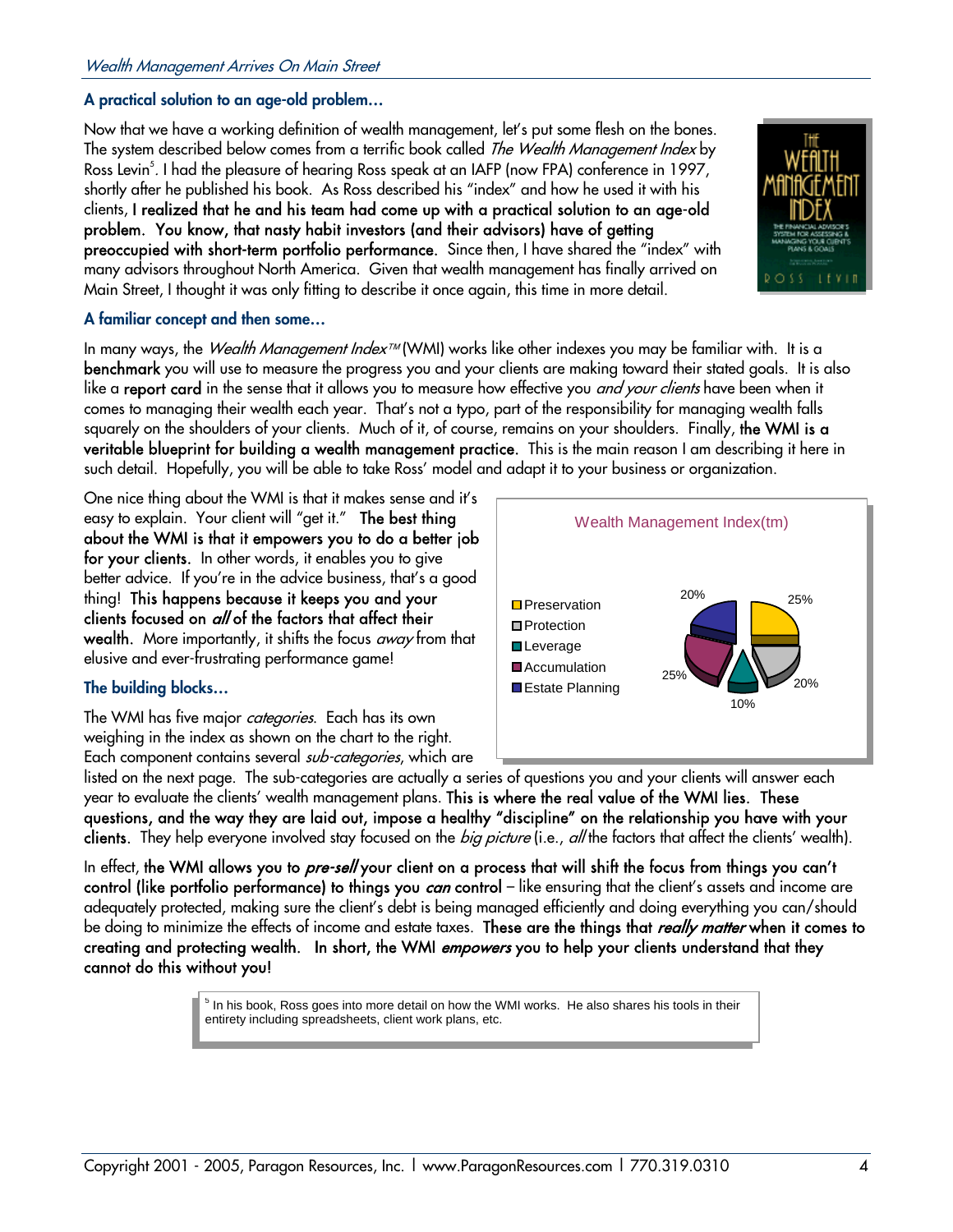| The Wealth Management Index™                                                                         |                                                                                                                                                |                       |                                           |  |  |
|------------------------------------------------------------------------------------------------------|------------------------------------------------------------------------------------------------------------------------------------------------|-----------------------|-------------------------------------------|--|--|
| INDEX <sup>4</sup><br><b>WEIGHTING</b>                                                               | Categories / Subcategories (5 categories and 21 subcategories in all)                                                                          |                       | <b>WEIGHT</b><br><b>SCORE<sup>c</sup></b> |  |  |
| 25%                                                                                                  | 1. Asset Protection (Preservation)                                                                                                             |                       |                                           |  |  |
| 8.50%                                                                                                | Are your business interests adequately covered?<br>A)                                                                                          |                       |                                           |  |  |
| 8.25%                                                                                                | Do you have an appropriate amount of life insurance consistent with an<br>B)<br>articulated philosophy around this insurance?                  |                       |                                           |  |  |
| 8.25%                                                                                                | Have you protected yourself against catastrophic loss due to long-term care,<br>C)<br>property losses or liability issues?                     |                       |                                           |  |  |
| 20%                                                                                                  | 2. Disability & Income Protection (Protection)                                                                                                 |                       |                                           |  |  |
| 8.00%                                                                                                | A) Do you have too much or too little disability protection given your assets and<br>income, and will it pay you should you be unable to work? |                       |                                           |  |  |
| 4.00%                                                                                                | Did you receive in income from all sources (earnings, gifts, social security,<br>B)<br>pensions) what you expected to this year?               |                       |                                           |  |  |
| 4.00%                                                                                                | Did you spend according to plan?<br>$\mathsf{C}$                                                                                               |                       |                                           |  |  |
| 4.00%                                                                                                | D) Did you use all reasonable means to reduce your taxes?                                                                                      |                       |                                           |  |  |
| 10%                                                                                                  | 3. Debt Management (Liability)                                                                                                                 |                       |                                           |  |  |
| 4.00%                                                                                                | Is your current ratio greater than 2:1, and is your total debt reasonable as a<br>A)<br>percentage of your total assets?                       |                       |                                           |  |  |
| 1.00%                                                                                                | Is your debt tax-efficient?<br>B)                                                                                                              |                       |                                           |  |  |
| 3.00%                                                                                                | Do you have access to as much debt as necessary and reasonable at the best<br>C)<br>rates available?                                           |                       |                                           |  |  |
| 2.00%                                                                                                | D) Have you managed your debt as expected?                                                                                                     |                       |                                           |  |  |
| 25%                                                                                                  | 4. Investment Planning (Accumulation)                                                                                                          |                       |                                           |  |  |
| 2.50%                                                                                                | How did you do against your established rate-of-return target (CPI plus stated<br>A)<br>percentage)?                                           |                       |                                           |  |  |
| 10.0%                                                                                                | Were your annual contributions or withdrawals at target?<br>B)                                                                                 |                       |                                           |  |  |
| 10.0%                                                                                                | Is your asset allocation appropriate?<br>C)                                                                                                    |                       |                                           |  |  |
| 1.25%                                                                                                | D) Was the portfolio income tax-efficient?                                                                                                     |                       |                                           |  |  |
| 1.25%                                                                                                | Have you set aside enough cash for anticipated purchases in the next three<br>E)<br>years?                                                     |                       |                                           |  |  |
| 20%                                                                                                  | 5. Estate Planning (Distribution)                                                                                                              |                       |                                           |  |  |
| 8.00%                                                                                                | A) Does your will match your wealth transfer wishes?                                                                                           |                       |                                           |  |  |
| 3.00%                                                                                                | Do you need and have a power of attorney, health care declaration and/or<br>B).<br>living will??                                               |                       |                                           |  |  |
| 5.00%                                                                                                | Are your assets titled correctly and are all beneficiary designations<br>C)<br>appropriate?                                                    |                       |                                           |  |  |
| 3.00%                                                                                                | D) Have you established and funded all necessary trusts?                                                                                       |                       |                                           |  |  |
| 1.00%                                                                                                | Have you made your desired gifts for this year?<br>E)                                                                                          |                       |                                           |  |  |
| 100%                                                                                                 |                                                                                                                                                | Subtotal <sup>p</sup> |                                           |  |  |
| Multiply subtotal by 10 to get client's WMI score E                                                  |                                                                                                                                                |                       |                                           |  |  |
| <sup>•</sup> <sup>A</sup> INDEX WEIGHTING = Weighting of this category or subcategory in overall WMI |                                                                                                                                                |                       |                                           |  |  |

B <sup>B</sup> SUBCAT SCORE = Rating (1 to 10 scale) on how client did this year in this subcategory

■ CWEIGHT SCORE = Weighted score of this subcategory in overall index. You get this by multiplying the SUBCAT SCORE times that subcategory's INDEX WEIGHTING.

- = Subcategory scores are then subtotaled <sup>p</sup> and multiplied by 10 to arrive at your client his/her total WMI score <sup>E</sup>.
- Scoring: 85 100 points: Wealth Mgmt Plan is on target to meet client's goals; 65 84 points: Wealth Mgmt Plan should be more focused on client's needs/objectives; under 65 points: Reassess goals.